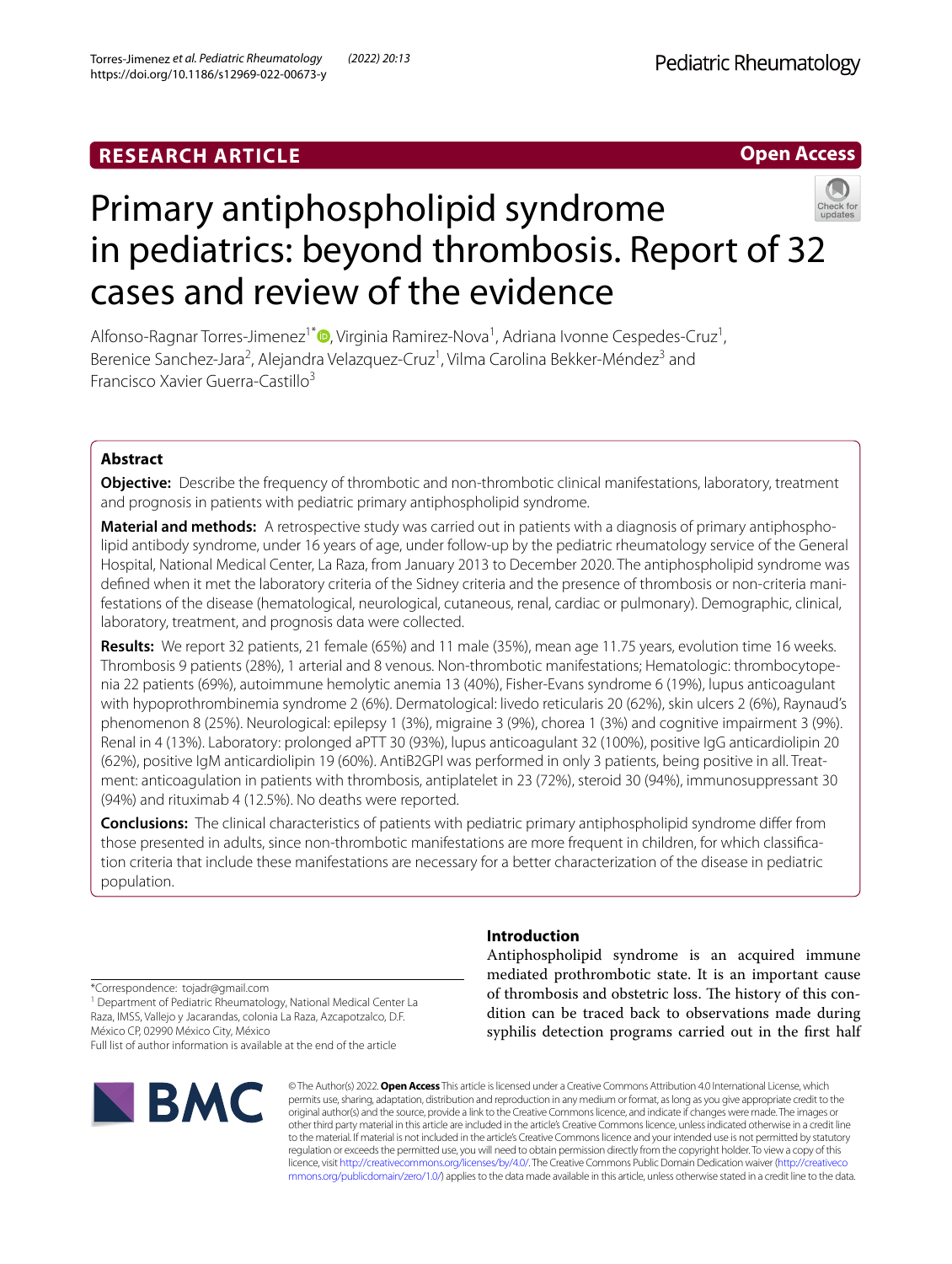of the twentieth century with the use of purifed cardiolipin mainly in the Venereal Disease Research Laboratory (VDRL) microflocculation assay. In 1952 researchers from Johns Hopkins University reported an approximate incidence of false positive VDRL in 20% of patients with lupus, which was later associated with the presence of lupus anticoagulant. In 1960, this in vitro anticoagulant phenomenon was associated with thrombosis rather than hemorrhage. Later in 1983, Harris used radioimmunoassay to show that at least two-thirds of serum samples from a group of 65 lupus patients had elevated levels of anticardiolipin antibodies. In addition, 90% of these patients who had lupus anticoagulant positivity had elevated levels of anticardiolipin antibodies [[1,](#page-6-0) [2\]](#page-6-1).

It was in 1987 when the Hammersmith hospital group proposed the frst criteria for this syndrome, which included three clinical criteria (arterial or venous thrombosis, obstetric loss and thrombocytopenia) and two laboratory criteria (LAC and ACL) [\[3](#page-6-2), [4\]](#page-6-3). In subsequent years, several authors began to describe other manifestations associated with this syndrome such as chorea, livedo reticularis, autoimmune hemolytic anemia, transverse myelitis, migraine, epilepsy, Raynaud's phenomenon, and cardiac valve lesions. In the late 1980s and early 1990s, the term primary antiphospholipid syndrome was used when it was not associated with another autoimmune disease. [\[3](#page-6-2)–[10\]](#page-6-4). In 1992, other criteria were described for the classifcation of the antiphospholipid syndrome that complicates lupus, considering that to be classifed as an antiphospholipid syndrome, they should meet two clinical criteria (livedo reticularis, recurrent obstetric loss, venous thrombosis, thrombocytopenia, hemolytic anemia, arterial thrombosis, skin ulcers) plus elevated levels of antiphospholipid antibodies [[11\]](#page-7-0).

It was not until 1998 when the 8th International Symposium on Antiphospholipid Antibodies was held in Sapporo, Japan, addressed the need to unify criteria for classifcation, defne the essential characteristics of the syndrome and facilitate treatment and etiology studies and defned the clinical manifestations and laboratory tests closely related to antiphospholipid syndrome. In this consensus, vascular thrombosis and obstetric morbidity remained as clinical criteria, and the presence of LAC and ACL dependent on B2GPI as laboratory criteria. Other clinical criteria (thrombocytopenia, autoimmune hemolytic anemia, transverse myelitis, livedo reticularis, heart valve disease, chorea and migraine) were excluded as it was considered that there was no strong evidence based on clinical or experimental investigations [[12\]](#page-7-1). In 2004, the criteria were revised in Sydney, adding anti-B2GPI antibodies to the laboratory criteria  $[13]$  $[13]$ . These criteria was designed for non clinical (research) purposes and are a useful tool to limit the overdiagnosis of antiphospholipid syndrome; however, they do not encompass all clinical manifestations, so the fnal decision is always based on the judgment of the treating physician [\[14\]](#page-7-3).

At this point, it must be considered that these criteria were based on studies carried out in adults and that in children obstetric morbidity is rare, and the risk factors for thrombosis are lower than those presented in adults, so it is clear to assume that these manifestations are less frequent in children, and that diagnostic criteria focused on pediatric patients are needed. Therefore, the antiphospholipid syndrome is not well defned in children and there are no validated criteria for this age. The criteria for adults are specifc but lack sensitivity when applied to children, so the incorporation of non-criteria clinical manifestations is important in the pediatric population  $[15]$  $[15]$ .

Thus, prothrombotic risk factors such as age, smoking, obesity, hypertension, dyslipidemia, diabetes, use of oral contraceptives, pregnancy, congestive heart failure, varicose veins and cancer are more frequent in adults [[16–](#page-7-5)[18\]](#page-7-6). In contrast to these, prothrombotic risk factors in children are trauma, surgery, neoplasm, nephrotic syndrome, congenital heart disease, obesity, central venous catheters, prolonged immobilization, stay in the ICU, burns and mechanical ventilation [\[19,](#page-7-7) [20\]](#page-7-8), which are less prevalent in this population, and might explain the lower number of thrombotic events in pediatric antiphospholipid syndrome.

# **Material and methods**

A retrospective study was carried out in patients with a diagnosis of primary antiphospholipid antibody syndrome, under 16 years of age, followed by the pediatric rheumatology service of the General Hospital, National Medical Center, La Raza, Mexico, from January 2013 to December 2020. Pediatric primary antiphospholipid syndrome (PAPS) was defned when the child fulflled the laboratory criteria of the Sidney criteria on  $\geq 2$  occasions at least 12 weeks apart and presented thrombosis or non-criteria manifestations of the disease (hematological, neurological, cutaneous, renal, cardiac or pulmonary). Demographic, clinical, laboratory, treatment, and prognosis data were collected. Patients who did not meet Sidney's laboratory criteria, older than 16 years and who had another associated rheumatological disease, were excluded.

Descriptive statistics with frequencies and percentages were used for categorical variables, in continuous variables with mean, minimum and maximum. Associations between categorical variables were measured with χ2, and for continuous variables with Mann-Whitney U test or T test, using the SPSS 25 statistical software.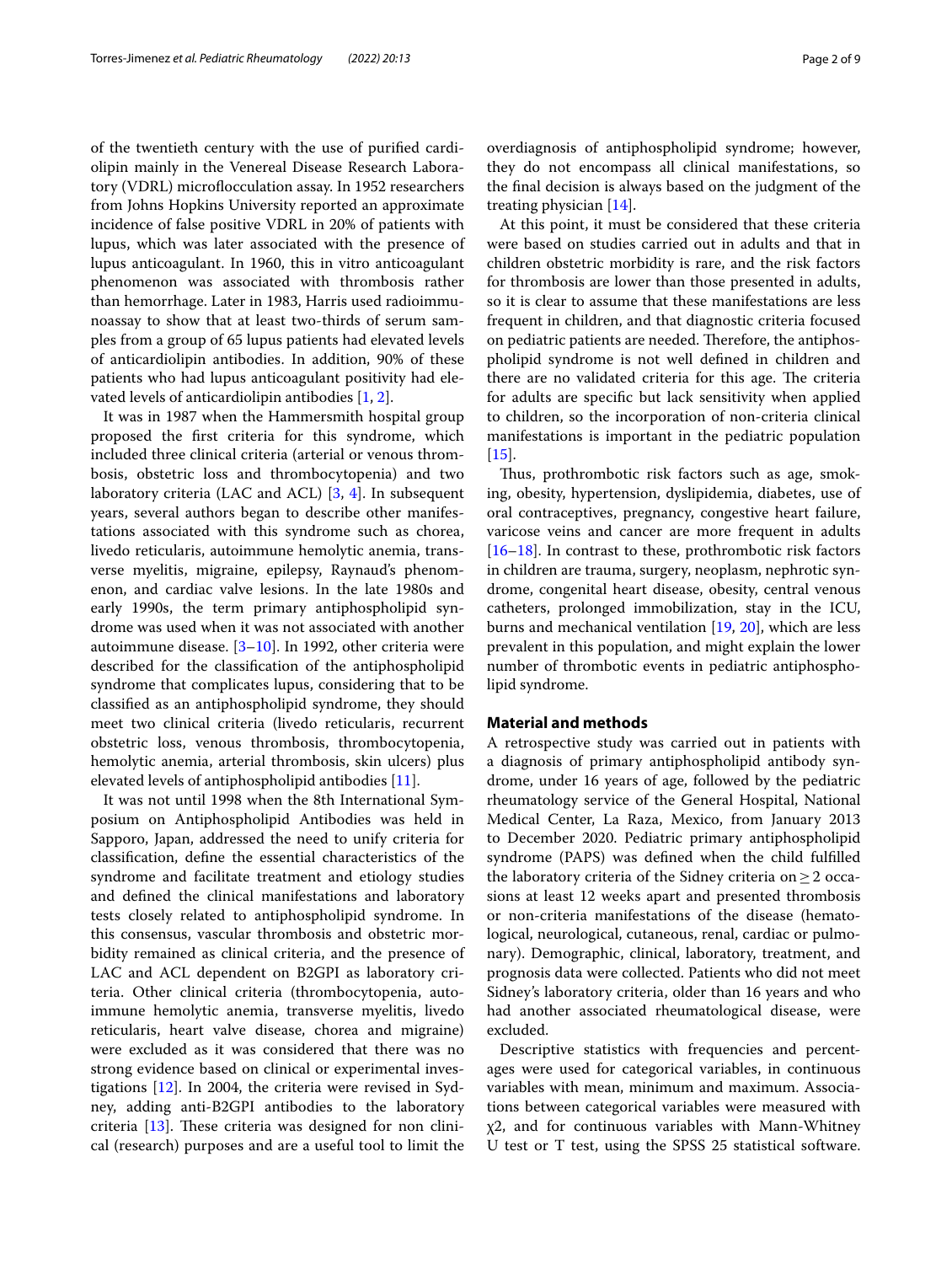Diferences were considered statistically signifcant at  $P < 0.05$ .

## **Results**

We present the results of 32 patients, 21 female (65%) and 11 male (35%). The average age at diagnosis 11.75 years  $(1-15 \text{ years})$ : 12.2 years  $(1-15 \text{ years})$  in those with thrombosis, and 11.5 years (6 to 15 years) in those with only non-thrombotic manifestations. The average evolution time from the onset of symptoms was 16 weeks (1–108 weeks) in all patients: 7.5 weeks (1–28 weeks) in patients with thrombosis and 19 weeks (1–108 weeks) in patients without thrombosis. Thrombosis occurred in 9 patients (28%), 1 arterial and 8 venous, one site involving in 6 patients and 2 or more sites in 3. The most frequent site of venous thrombosis included the femoral vein and in the patient with arterial involvement it was cerebral.

Regarding non-thrombotic manifestations, hematological involvement was thrombocytopenia in 22 patients (69%), mean platelets with 119,000 (1,000–399,000) in all patients, but 54,000 (1,000–145,000) in patients with thrombocytopenia, autoimmune hemolytic anemia in 13 (40%), Fisher Evans syndrome in 6 (19%), leukopenia  $(< 4500$ ) in 4 (12.5%), lymphopenia  $(< 1500$ ) in 6, bleeding or ecchymosis in 16 (50%). The anemia was due to cold antibodies in 10, warm in 2 and mixed in 1. Lupus anticoagulant with hypoprothrombinemia syndrome was presented in  $2(6%)$ . The dermatological manifestations were livedo reticularis in 20 (62%), skin ulcers in 2 (6%), and Raynaud's phenomenon in 8 (25%). Neurological manifestations include: epilepsy 1 (3%), migraine 3 (9%), chorea 1 (3%) and cognitive impairment 3 (9.4%). No cardiopulmonary manifestations were observed. Renal involvement was found in 4 (13%) (nephrotic syndrome 1 and nephritic syndrome 3). (Table [1](#page-3-0)).

Exclusively non-thrombotic manifestations were observed in 23 patients (72%); only thrombotic in 1 (3%); thrombotic and non-thrombotic in 8 (25%). Among all patients with non-thrombotic manifestations, the combination of hematological (thrombocytopenia, autoimmune hemolytic anemia or lupus anticoagulant with hypoprothrombinemia syndrome) and cutaneous (livedo reticuaris, Raynaud's phenomenon, skin ulcers) was found in 16 (51%), hematological, cutaneous and renal (nephrotic or nephritic syndrome) in 2 (6%), hematological, cutaneous, renal and neurological (chorea, migraine, epilepsy) in 1 (3%), hematological, cutaneous and neurological in 3 (9%), hematological and neurological in 1 (3%), only hematological in 6 (19%), only renal in 1 (3%) and only cutaneous in  $1$  (3%). The majority of the patients (*n*=22) presented hematological and cutaneous manifestations plus some other manifestation. The differences between the profle of clinical characteristics presented in patients with thrombosis and non-thrombotic manifestations are shown in Table [1](#page-3-0).

In laboratory tes ts, prolonged aPTT was observed in 30 patients (93%), average of 77 s (27–124 s, normal value 30 s), a lupus anticoagulant in 32 (100%), average value 2 (1.22- 3.39, normal value 1.2), anticardiolipin IgG antibodies in 20 (62%), mean value of 191 GPL (47–280 GPL), anticardiolipin IgM antibodies in 19 (60%), mean value of 153 MPL (41–255 MPL). AntiB2GPI was performed in only 3 patients, being positive in all.

Regarding the presence of laboratory abnormalities supporting APS, two subjects had only the lupus anticoagulant, 10 subjects had both LAC and IgG anticardiolipin antibody, 8 had LAC with IgM ACL antibodies, and 9 had LAC with both IgM and IgG ACL antibodies. Of the three children with antii-B2GPI antibodies, 2 had LAC, ACL-IgM antibodies and anti-B2GPI IgG, and 1 had LAC, IgG ACL and anti-B2GPI IgG antibody. The diferences between the laboratory profle presented in patients with thrombosis and non-thrombotic manifestations are shown in Table [2](#page-4-0).

All patients of the 9 with thrombosis received anticoagulation (warfarin in 1, acenocoumarin in 3 and enoxaparin in 5). 23 (72%) received anti-platelet medication. 30 of 32 (94%) patients received glucocorticoid therapy, and 94% received immunosuppressant treatment (8 cyclophosphamide, 18 mycophenolate, and 4 azathioprine). Four (12.5%) received rituximab.

A diference was found between the aPTT value and the presence of thrombosis (97 vs 69 s  $p=0.035$ ). The anticardiolipin IgG value was lower in patients with autoimmune hemolytic anemia (68 vs 165,  $p=0.022$ ). IgM anticardiolipin values were signifcantly higher in patients with autoimmune hemolytic anemia (139 vs 66  $p=0.009$ ). If the patient have a positive IgM ACL, a correlation was found with autoimmune hemolytic anemia  $(p=0.016, \text{ RR } 2.1, 95\% \text{ CI } 1.1-3.5)$ . The antibody profile that was related to non-thrombotic manifestations was LAC+ACL IGM (*p*=0.041 RR 1.53 95% CI 1.13–2.06). The presence of bleeding was higher in patients with a lower number of platelets (72,000 vs. 165,000 *p*=0.007). There were no deaths in our patients.

# **Discussion**

## **Epidemiology**

There are no reliable data on the incidence and prevalence of pediatric PAPS, given the lack of validated criteria; however, of all cases of antiphospholipid syndrome in pediatric age, it is estimated that 24–50% are primary. The average age of presentation is from 10.7 to 14 years, but it can occur from the neonatal period to adolescence, with a male:female ratio of 1: 1.2. Up to 21% progress to SLE in 6 years  $[21–26]$  $[21–26]$  $[21–26]$ . The age of presentation coincides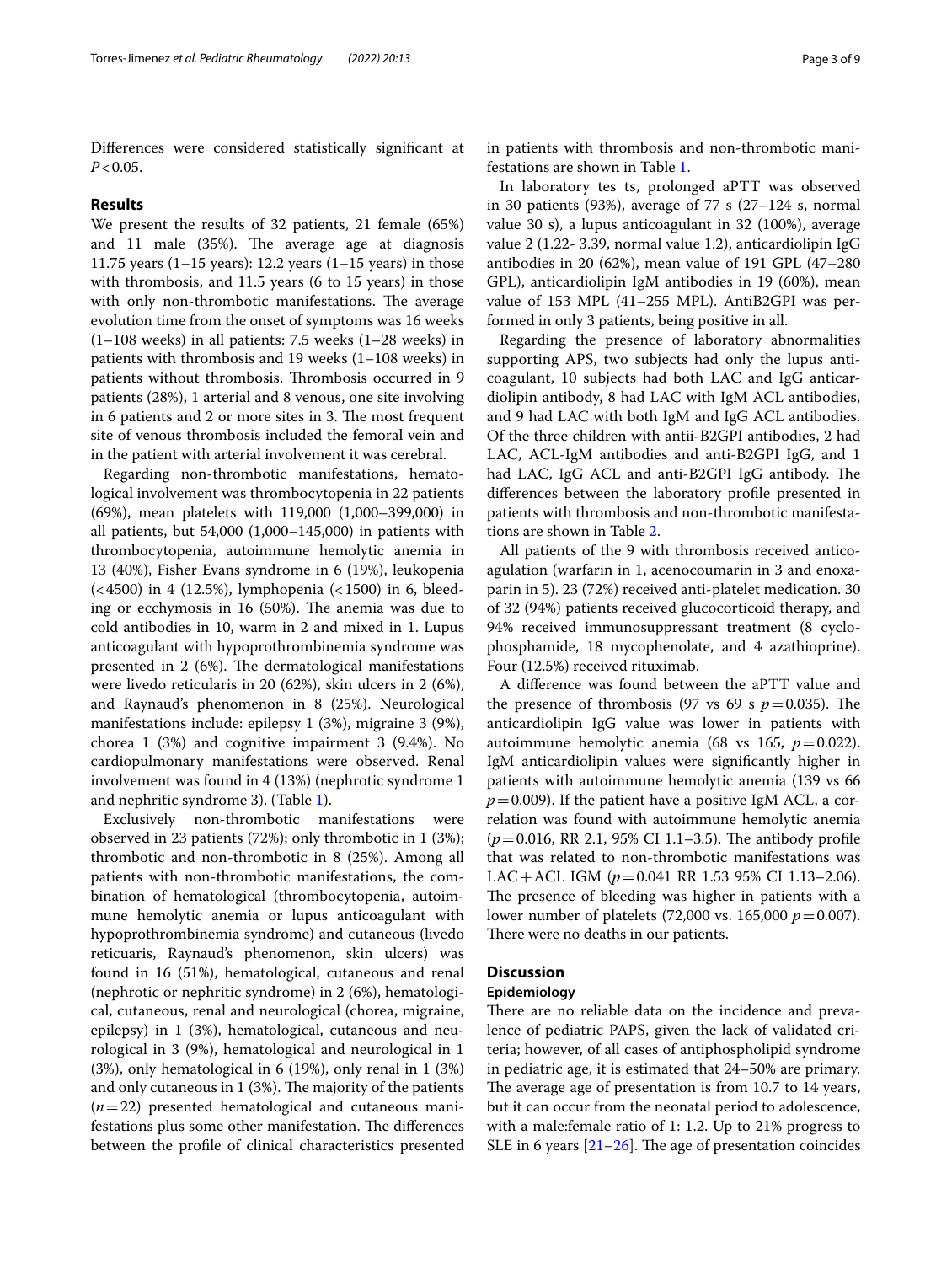|                        | All patients $n = 32$ (%) | Thrombosis $n = 9$ (%) | Non-thrombotic $n = 23$<br>(%) | P value |
|------------------------|---------------------------|------------------------|--------------------------------|---------|
| Sex (female/male)      | 21/11                     | 4/5                    | 17/6                           | 0.11    |
| Age (years)            | $11.7(1-15)$              | $12.2(1-15)$           | $11.5(6-15)$                   | 0.93    |
| Evolution time (weeks) | $16(1-108)$               | $7.5(1-28)$            | $19(1 - 108)$                  | 0.21    |
| Hematologic            | 29 (90%)                  | 7 (78%)                | 22 (96%)                       |         |
| Thrombocytopenia       | 22 (67%)                  | 7 (78%)                | 15 (65%)                       | 0.49    |
| AIHA                   | 13 (41%)                  | 2(22%)                 | 11 (48%)                       | 0.18    |
| LAHP                   | 2(6%)                     | $\overline{0}$         | 2(9%)                          | 0.36    |
| Dermatologic           | 23 (72%)                  | 7 (78%)                | 16 (70%)                       |         |
| Livedo reticularis     | 20 (63%)                  | 7 (78%)                | 13 (57%)                       | 0.26    |
| Raynaud's phenomenon   | 8 (25%)                   | 2(22%)                 | 6(26%)                         | 0.82    |
| Skin ulcers            | 2(6%)                     | $\circ$                | 2(9%)                          | 0.36    |
| Neurologic             | 5(16%)                    | $1(11\%)$              | 4 (17%)                        |         |
| Migraine               | 3(9%)                     | $1(11\%)$              | 2(9%)                          | 0.83    |
| Cognitive impairment   | 3(9%)                     | $1(11\%)$              | 2(9%)                          | 0.83    |
| Epilepsy               | 1(3%)                     | $1(11\%)$              | $\mathbf 0$                    | 0.10    |
| Chorea                 | 1(3%)                     | $\mathbf{0}$           | 1(4%)                          | 0.52    |
| Renal                  | 4 (13%)                   | 3 (33%)                | 1(4%)                          |         |
| Nephrotic síndrome     | 1(3%)                     | $1(11\%)$              | $\mathbf 0$                    | 0.10    |
| Nephritic syndrome     | 3(9%)                     | 2 (22%)                | 1(4%)                          | 0.11    |
| Clinical profile       |                           |                        |                                |         |
| T                      | 1(3%)                     | $1(11\%)$              | $\mathbf 0$                    |         |
| H                      | 6 (19%)                   | $\overline{0}$         | 6(26%)                         |         |
| R                      | 1(3%)                     | $1(11\%)$              | $\overline{0}$                 |         |
| C                      | 1(3%)                     | $\overline{0}$         | 1(4%)                          |         |
| $H + C$                | 16 (50%)                  | 5 (55%)                | 11 (48%)                       |         |
| $H + N$                | 1(3%)                     | $\overline{0}$         | 1(4%)                          |         |
| $H + C + R$            | 2(6%)                     | 1 (11%)                | 1(4%)                          |         |
| $H + C + N$            | 3(9%)                     | $\mathbf{0}$           | 3 (13%)                        |         |
| $H + C + N + R$        | 1(3%)                     | $1(11\%)$              | $\mathbf 0$                    |         |

# <span id="page-3-0"></span>**Table 1** Demographic and clinical characteristics

*LAHP* Lupus anticoagulant with hypoprothrombinemia syndrome, *AIHA* Autoimmune hemolytic anemia, *T* Thrombosis, *H* Hematologic, *R* Renal, *C* Cutaneous, *N* Neurologic

with our results, the male: female ratio being a little higher at 1: 1.9 in our cohort.

# **Clinical manifestations**

# *Thrombosis*

In a study carried out by Avcin in 2008, in 121 pediatric patients with APS from 24 centers in 14 countries, it was found that 60 patients (49.5%) had PAPS, presenting with venous thrombosis in 60% (most frequently venous thrombosis of the lower extremities), arterial thrombosis in 32%, (more frequent ischemic (CVD) cerebrovascular disease), small vessel thrombosis (digital ischemia) in 6% and mixed in 2%. [[27\]](#page-7-11) Jingran reported a study of 58 patients with pediatric APS, fnding venous thrombosis in 53% (deep vein thrombosis and pulmonary embolism) and arterial thrombosis in 21% [\[28](#page-7-12)]. Of these patients, 24% had PAPS. Amaluya reported 17 patients in a 20-year period at the Mayo Clinic in whom there was arterial thrombosis occurred in 35% and venous thrombosis in 65% [\[29](#page-7-13)]. In our study, venous thrombosis of the lower limbs was more frequent, which occurred in 89% of the patients who presented with thrombosis and only 1 patient with arterial thrombosis (11%).

An interesting study presented by Avcin at the 20th Pediatric Rheumatology European Society (PReS) Congress in 2013, followed 159 patients under 18 years of age with at least one positive antiphospholipid antibody for 6 years, of which only 25 (16%) presented thrombosis. (16 venous and 9 arterial), contrasting with other non-thrombotic manifestations such as hematological (30%), non-thrombotic neurological (16%) and cutaneous (3%), showing that thrombosis does not always develop in pediatric patients with positive antiphospholipid anti-bodies. [\[30](#page-7-14)] These results are different from our study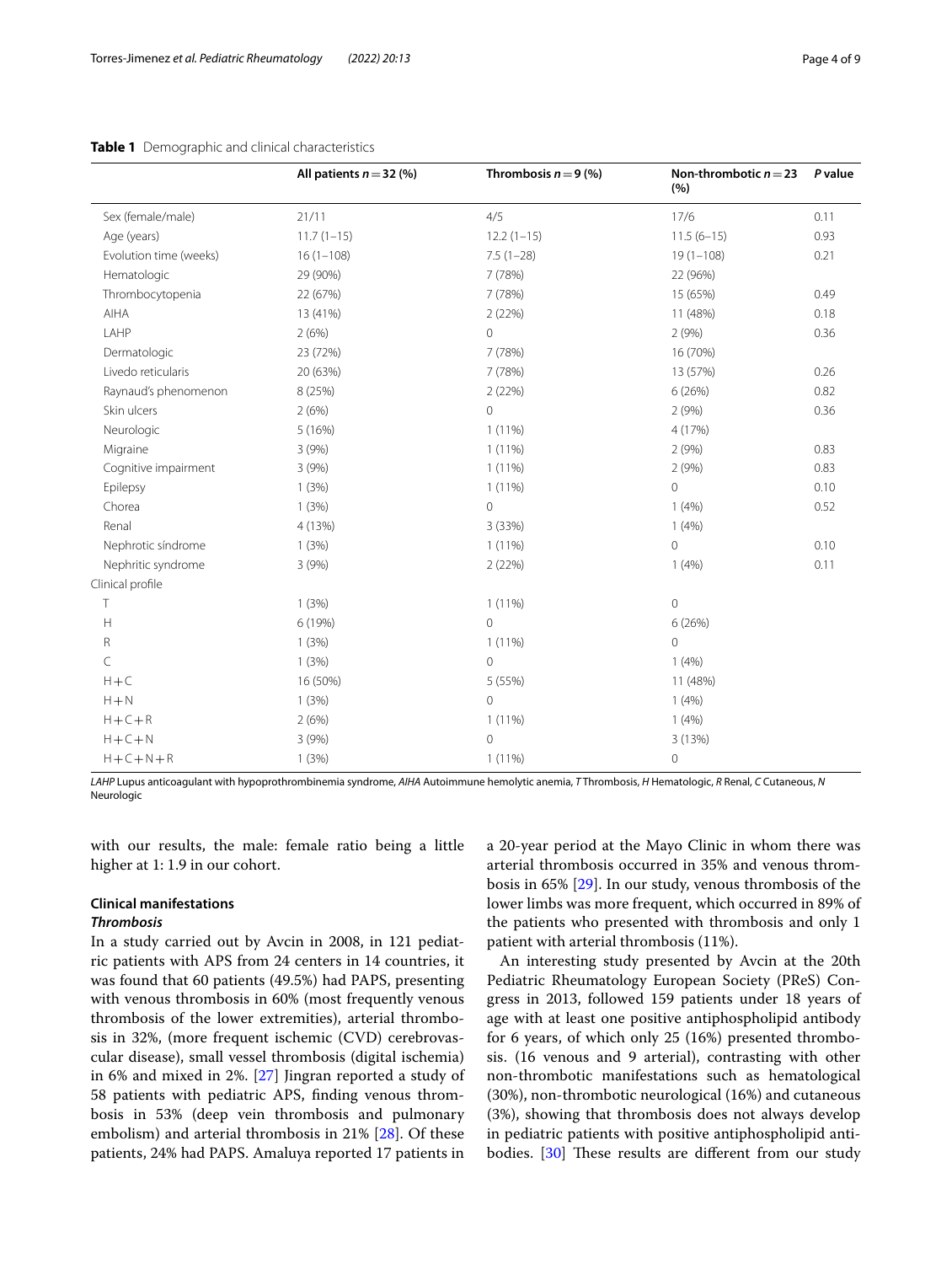# <span id="page-4-0"></span>**Table 2** Laboratory and treatment characteristics

|                                 | All patients $n = 32$ (%) | Thrombosis $n = 9$ (%) | Non-trombotic $n = 23$<br>(%) | P value  |
|---------------------------------|---------------------------|------------------------|-------------------------------|----------|
| Prolonged aPTT                  | 30 (94%)                  | 9 (100%)               | 21 (91%)                      | 0.36     |
| Value in seconds ( $NV = 33$ s) | 77 (27-124 s)             | 97 (41-124 s)          | 69 (27-120)                   | $0.033*$ |
| Lupus anticoagulant (dRVVT)     | 32 (100%)                 | 9 (100%)               | 23 (100%)                     |          |
| Value ( $NV = < 1.2$ )          | 2.07                      | 2.13                   | 2.05                          | 0.71     |
| Anticardiolipin antibodies      | 29 (91%)                  | 8 (88%)                | 21 (91%)                      |          |
| lgG                             | 20 (63%)                  | 6(66%)                 | 14 (61%)                      | 0.76     |
| Value ( $NV < 40$ )             | 191 GPL                   | 188 GPL                | 192 GPL                       | 0.86     |
| lgM                             | 19 (59%)                  | 4(44%)                 | 15 (65%)                      | 0.28     |
| Value ( $NV < 40$ )             | 153 MPL                   | <b>154 MPL</b>         | 153 MPL                       | 0.50     |
| Antibody profile                |                           |                        |                               |          |
| LAC                             | 2(6%)                     | $1(11\%)$              | 1(4%)                         | 0.47     |
| $LAC + ACL$ IgG                 | 10 (31%)                  | 4 (44%)                | 6(26%)                        | 0.31     |
| $LAC + ACL$ IgM                 | 8 (25%)                   | 0                      | 8 (35%)                       | $0.041*$ |
| $LAC + ACL$ IgG $+$ IgM         | 9(28%)                    | 2(22%)                 | 7 (30%)                       | 0.64     |
| $LAC + ACL$ IgM $+ B2GPI$       | 2(6%)                     | 2(22%)                 | $\mathbf 0$                   |          |
| $LAC + ACL$ IgG $+ B2$ GPI      | 1(3%)                     | 0                      | 1(4%)                         |          |
| Treatment                       |                           |                        |                               |          |
| Anticoagulation                 | 9(28%)                    | 9 (100%)               | $\mathbf 0$                   |          |
| Antiplatelet                    | 23 (72%)                  | 0                      | 23 (100%)                     |          |
| Steroid                         | 30 (94%)                  | 8 (88%)                | 22 (96%)                      |          |
| Immunosuppressant               | 30 (94%)                  | 8 (88%)                | 22 (96%)                      |          |
| Cyclophosphamide                | 8 (25%)                   | 6(66%)                 | 2(9%)                         |          |
| Mycophenolate                   | 18 (56%)                  | $1(11\%)$              | 17 (74%)                      |          |
| Azathioprine                    | 4 (13%)                   | $1(11\%)$              | 3 (13%)                       |          |
| Rituximab                       | 4 (13%)                   | 2(22%)                 | 2(9%)                         |          |

*aPTT* Activated partial thromboplastin time, *LAC* Lupus anticoagulant, *ACL* Anticardiolipin antibodies, *NV* Normal value, *dRVVT* Diluted Russell Viper Venom Time

since non-thrombotic manifestations were more frequent (97%) and thrombosis only occurred in 28%. In our 9 patients who presented with thrombosis, it was associated with hematological and skin manifestations in 7 (78%).

# **Non-criteria manifestations** *Hematological*

Thrombocytopenia is one of the main laboratory manifestations in pediatric PAPS, occurring in 8 to 38% of patients. It is usually moderate (> 50,000), bleeding is infrequent, and usually presents as petechiae or ecchymosis. The cause of thrombocytopenia is believed to be the direct binding of antiphospholipid antibodies to platelet phospholipids, antibodies to platelet glycoproteins, or platelet activation. Regarding autoimmune hemolytic anemia, it occurs in 6 to 21% of patients and has been associated with anticardiolipin positivity, heart valve disease and livedo reticularis and is due to a cross-reaction of antiphospholipids with phospholipids of the erythrocyte membrane (phosphatidylcholine).

The combination of autoimmune hemolytic anemia with thrombocytopenia (Fisher Evans syndrome) occurs in 10% to 15% and is associated with very high levels of IgG and IgM anticardiolipins. Other manifestations that may occur but are very rare, are bone marrow necrosis and pure red series aplasia. [[27,](#page-7-11) [28,](#page-7-12) [31](#page-7-15), [32\]](#page-7-16). Another rare but life-threatening manifestation is the lupus anticoagulant with hypoprothrombinemia syndrome, which presents with prolonged PT and aPTT, positive lupus anticoagulant, and decreased factor II, due to anti-prothrombin antibodies that increase the clearance of factor II. The clinical manifestations in 74 patients with this complication were hemorrhage in 89% (51% severe, mainly gynecological) and thrombosis in 13%  $[33, 34]$  $[33, 34]$  $[33, 34]$  $[33, 34]$ . The frequency of Fisher Evans syndrome coincides with that reported in the literature (19%). In our cohort of patients, 29 (90%) presented some hematological manifestation (thrombocytopenia, autoimmune hemolytic anemia or lupus anticoagulant syndrome with hypoprothrombinemia), being higher than that reported in the literature, but our study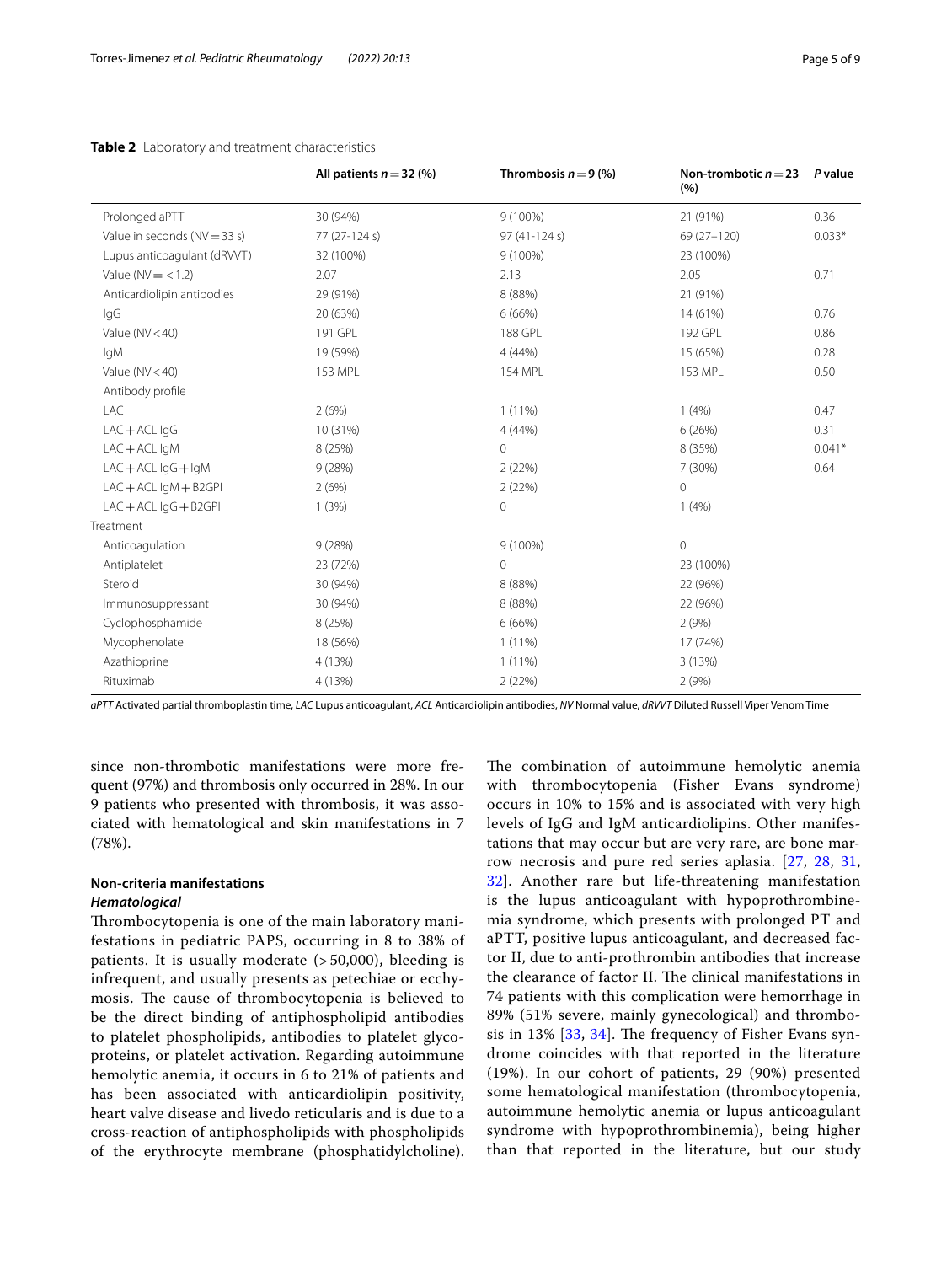included patients with non-thrombotic manifestations, which likely explains the diference.

#### **Dermatological manifestations**

Skin manifestations occur in 18 to 26% of pediatric PAPS patients and though none are pathognomonic, livedo reticularis and Raynaud's phenomenon being the most frequent and digital gangrene and skin ulcers less frequent [\[27](#page-7-11), [28](#page-7-12), [35\]](#page-7-19). In our patients, 71% presented with skin manifestations (livedo reticularis, Raynaud's phenomenon or skin ulcers), being greater than that reported in the literature.

## **Neurological manifestations**

Neurological manifestations in antiphospholipid syndrome can be related to thrombosis, infammation, and direct efects of APL antibodies on neuronal function. Non-thrombotic neurologic manifestations occur in 12–16% of patients and include migraine headache, chorea, epilepsy, pseudotumor cerebri, and conduct disorders [[27,](#page-7-11) [36\]](#page-7-20). Headache is the most common symptom (20%), but large studies have failed to establish a relationship with APS. Nevertheless, some patients respond to anticoagulation management. Seizures occur in 3–8% and the pathogenesis may be related to microthrombosis or immune-mediated neuronal damage. Seizures are associated with the presence of thrombocytopenia and livedo reticularis. Chorea is rare and occurs in 1.3 to 4.5%. Chorea can be generalized or unilateral and is due to the efect of antiphospholipid antibodies on the basal ganglia. Other manifestations that can be observed are multiple sclerosis like, transverse myelitis, psychosis, and Guillian Barre-like syndrome [[36–](#page-7-20)[39](#page-7-21)] In our study, we found neurological manifestations in 16% (chorea, epilepsy, migraine and cognitive defects), which is consistent with the literature. It is important to mention that in our study, at least two neurological manifestations were found in each patient with neurologic involvement.

## **Cardiopulmonary manifestations**

Heart valve abnormalities are seen in 40 to 60% of adults but are rarely seen in pediatric patients; other manifestations are coronary occlusive disease, cardiomyopathy, and intracardiac thrombosis [\[40,](#page-7-22) [41](#page-7-23)]. Pulmonary manifestations mainly comprise pulmonary thromboembolism, and rarely pulmonary hypertension, alveolar hemorrhage, fbrosing alveolitis and pulmonary infarction [[42,](#page-7-24) [43\]](#page-7-25). In our study, thrombotic or non-thrombotic cardiac or pulmonary manifestations were not observed,

which contrasts with the data obtained in the adult population.

#### **Renal manifestations**

Thrombotic renal manifestations occur in 1 to 3%, include thrombotic microangiopathy, renal vein thrombosis, and renal artery thrombosis or stenosis, however, not only renovascular involvement is observed, since minimal change disease, membranous, proliferative glomerulonephritis and mesangial nephropathy may also occur [[27,](#page-7-11) [44](#page-7-26)[–46](#page-8-0)]. We did not observe cases of thrombotic microangiopathy, only 3 patients with nephritic syndrome and one with nephrotic syndrome, the latter associated with renal vein thrombosis. Kidney biopsy was not performed in any patient.

#### **Laboratory**

In the adult APS classifcation criteria, persistent lupus anticoagulant, anticardiolipin and anti-B2GPI antibodies are considered, requiring they be positive for at least 12 weeks. It is recommended to perform the three tests (LAC, ACL and anti B2GPI) to stratify the risk of thrombosis. In patients with pediatric PAPS, the presence of anticardiolipin was found in 82% (IgG 37%, IgM 22%, both 28%), anti B2GPI in 70% (IgG 35%, IgM 17%, both 17%) and lupus anticoagulant in 72% [\[27,](#page-7-11) [47](#page-8-1)]. In our study, lupus anticoagulant was found in 100%, positive anticardiolipin in 91% (IgG 33%, IgM 31%, both 27%) being similar than previously reported. Only 2 patients had abnormal results in a single test (LAC), and the rest of the patients had 2 or 3 positive tests. Unfortunately, in our institution, the determination of antiB2GPI is not routinely utilized, so it was only performed in 3 patients, in all of whom, it was positive. No antibody profle was associated with the presence of thrombosis in our study.

#### **Treatment**

In 2017, the SHARE initiative issued recommendations for the treatment of pediatric APS, focusing on the thrombotic manifestation. These include the use of antimalarials, antiplatelet agents and anticoagulants [[15\]](#page-7-4).

For non-thrombotic manifestations, multiple treatments have been used depending on the type of manifestation, such as glucocorticoids and immunosuppressants (IVIG, azathioprine, mycophenolate, cyclosporine, cyclophosphamide, plasmapheresis and rituximab), as well as symptomatic treatments when necessary (antiepileptics, antihypertensives, vasodilators). In our study, since most of the patients presented 2 to 3 clinical manifestations, the use of steroids and immunosuppressants occurred in 30 patients (94%). Rituximab was used in 4 patients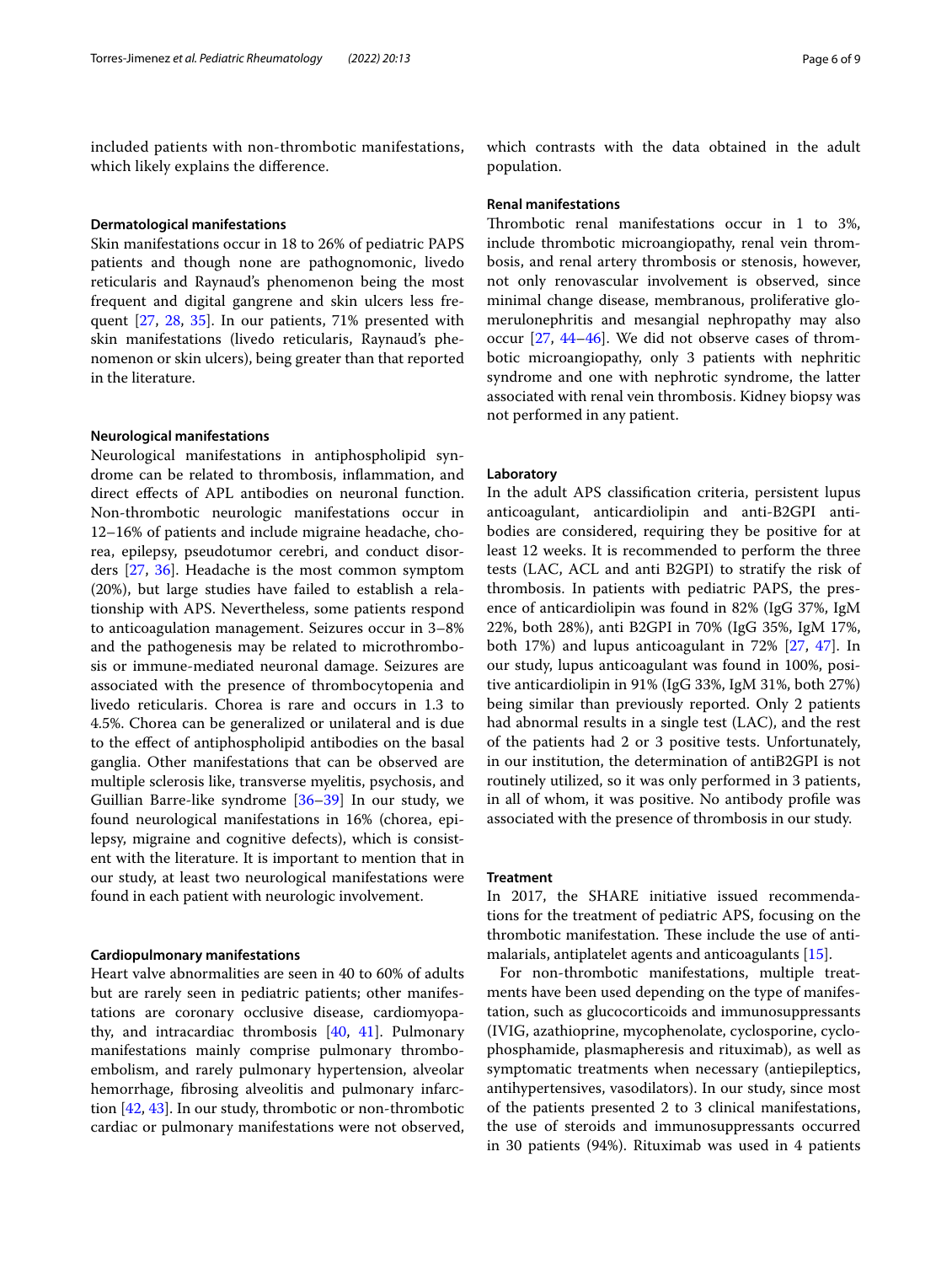(2 with thrombocytopenia, 1 with thrombocytopenia, thrombosis, neurological and kidney disease, and 1 with thrombosis and kidney disease).

# **Classifcation criteria**

There are no validated criteria for the diagnosis of pediatric PAPS. The Sydney criteria were adapted for the pediatric population and excluded obstetric morbidity, however these criteria are only used for research purposes to homogenize populations [\[48](#page-8-2)]. For clinical and diagnostic purposes, they are not useful, since as we demonstrated previously, the clinical manifestations of pediatric patients with persistently positive antiphospholipid antibodies go beyond thrombosis. In fact, nonthrombotic manifestations are even more frequent than thromboses in children. Therefore we suggest incorporating these non-thrombotic APS manifestations (hematological, cutaneous, neurological and renal) to the criteria in order to allow earlier diagnosis, prevent damage, and improve their quality of life with adequate treatment.

Eforts have been made to include new manifestations in the criteria for the classifcation of antiphospholipid syndrome, including cardiac, hematological, macrovascular, microvascular and neurological manifestations, however, clinical studies are still needed to validate them and their focus is not on pediatric patients. [\[49](#page-8-3), [50](#page-8-4)].

## **Conclusions**

Antiphospholipid syndrome in the pediatric age group cannot continue to be studied as in adult patients, since the characteristics of this population are diferent, considering that thrombotic and obstetric manifestations are less frequent at this age, given the absence of obstetric morbidity and the lower frequency of prothrombotic risk factors, making non-thrombotic manifestations of the disease more evident, such as those mentioned in this study. There is a need to redefine this syndrome in the pediatric population as mentioned above and to generate its own classifcation criteria, in order to improve epidemiological, clinical and treatment studies of this type of patients.

#### **Abbreviations**

aPTT: Activated partial thromboplastin time; VDRL: Venereal disease research laboratory microflocculation assay; LAC: Lupus anticoagulant; ACL: Anticardiolipin antibodies; ICU: Intensive care unit; SLE: Systemic lupus erythematosus; PAPS: Primary antiphospholipid syndrome; CVD: Cerebrovascular disease; APS: Antiphospholipid síndrome; SHARE: Single Hub and Access point for paediatric Rheumatology in Europe; IVIG: Intravenous immunoglobulin; LAHP: Lupus anticoagulant with hypoprothrombinemia syndrome; AIHA: Autoimmune hemolytic anemia.

#### **Authors' contributions**

All authors contributing to the conduction of the study, read and approved the fnal manuscript.

## **Funding**

No funds were received to complete this study.

#### **Availability of data and materials**

The datasets used during the current study are available from the corresponding author on reasonable request.

#### **Declarations**

#### **Ethics approval and consent to participate**

Approved by the hospital ethics committee.

#### **Consent for publication**

Not aplicable.

#### **Competing interests**

The authors declare that they have no competing interests.

#### **Author details**

<sup>1</sup> Department of Pediatric Rheumatology, National Medical Center La Raza, IMSS, Vallejo y Jacarandas, colonia La Raza, Azcapotzalco, D.F. México CP, 02990 México City, México. <sup>2</sup> Department of Pediatric Hematology, National Medical Center La Raza, IMSS, Mexico City, México. <sup>3</sup> Research Unit in Immunology and Infectology, National Medical Center La Raza, IMSS, Mexico City, México.

Received: 21 October 2021 Accepted: 30 January 2022 Published online: 14 February 2022

#### **References**

- <span id="page-6-0"></span>1. JayakodyArachchillage D, Greaves M. The chequered history of the antiphospholipid syndrome. Br J Haematol. 2014;165(5):609–17. [https://](https://doi.org/10.1111/bjh.12848) [doi.org/10.1111/bjh.12848](https://doi.org/10.1111/bjh.12848) Epub 2014 Mar 29 PMID: 24684307.
- <span id="page-6-1"></span>2. Harris EN, Gharavi AE, Boey ML, Patel BM, Mackworth-Young CG, Loizou S, Hughes GR. Anticardiolipin antibodies: detection by radioimmunoassay and association with thrombosis in systemic lupus erythematosus. Lancet. 1983;2(8361):1211–4. [https://doi.org/10.1016/s0140-6736\(83\)91267-9](https://doi.org/10.1016/s0140-6736(83)91267-9) PMID: 6139567.
- <span id="page-6-2"></span>3. Harris EN. Syndrome of the black swan. Br J Rheumatol. 1987;26(5):324–6. <https://doi.org/10.1093/rheumatology/26.5.324> PMID: 3664156.
- <span id="page-6-3"></span>4. Eby C. Antiphospholipid syndrome review. Clin Lab Med. 2009;29(2):305– 19. <https://doi.org/10.1016/j.cll.2009.06.001>PMID: 19665680.
- 5. Asherson RA, Cervera R. The antiphospholipid syndrome: a syndrome in evolution. Ann Rheum Dis. 1992;51(2):147–50. [https://doi.org/10.1136/](https://doi.org/10.1136/ard.51.2.147) [ard.51.2.147](https://doi.org/10.1136/ard.51.2.147) PMID:1550393;PMCID:PMC1005646.
- 6. Asherson RA, Khamashta MA, Gil A, Vazquez JJ, Chan O, Baguley E, Hughes GR. Cerebrovascular disease and antiphospholipid antibodies in systemic lupus erythematosus, lupus-like disease, and the primary antiphospholipid syndrome. Am J Med. 1989;86(4):391–9. [https://doi.org/](https://doi.org/10.1016/0002-9343(89)90335-5) [10.1016/0002-9343\(89\)90335-5](https://doi.org/10.1016/0002-9343(89)90335-5) PMID: 2494884.
- 7. Mackworth-Young CG, Loizou S, Walport MJ. Primary antiphospholipid syndrome: features of patients with raised anticardiolipin antibodies and no other disorder. Ann Rheum Dis. 1989;48(5):362–7. [https://doi.org/10.](https://doi.org/10.1136/ard.48.5.362) [1136/ard.48.5.362](https://doi.org/10.1136/ard.48.5.362) PMID:2730164;PMCID:PMC1003764.
- 8. Asherson RA, Khamashta MA, Ordi-Ros J, Derksen RH, Machin SJ, Barquinero J, Outt HH, Harris EN, Vilardell-Torres M, Hughes GR. The "primary" antiphospholipid syndrome: major clinical and serological features. Medicine (Baltimore). 1989;68(6):366–74 PMID: 2509856.
- 9. Alarcón-Segovia D, Delezé M, Oria CV, Sánchez-Guerrero J, Gómez-Pacheco L, Cabiedes J, Fernández L, de PonceLeón S. Antiphospholipid antibodies and the antiphospholipid syndrome in systemic lupus erythematosus. A prospective analysis of 500 consecutive patients. Med (Baltimore). 1989;68(6):353–65. [https://doi.org/10.1097/00005792-19891](https://doi.org/10.1097/00005792-198911000-00003) [1000-00003](https://doi.org/10.1097/00005792-198911000-00003) PMID: 2811661.
- <span id="page-6-4"></span>10. Font J, López-Soto A, Cervera R, Balasch J, Pallarés L, Navarro M, Bosch X, Ingelmo M. The "primary" antiphospholipid syndrome: antiphospholipid antibody pattern and clinical features of a series of 23 patients.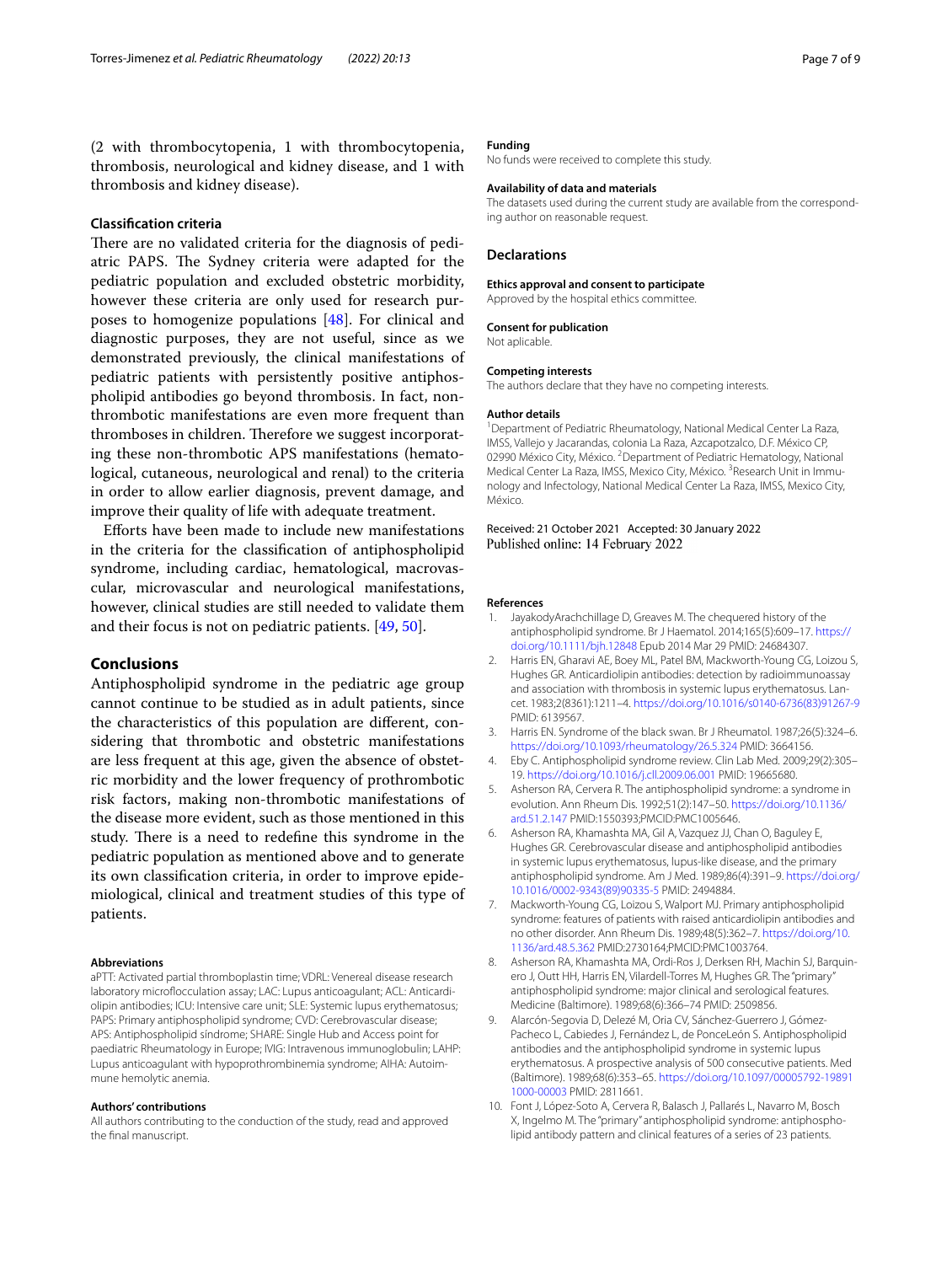Autoimmunity. 1991;9(1):69–75. [https://doi.org/10.3109/0891693910](https://doi.org/10.3109/08916939108997126) [8997126](https://doi.org/10.3109/08916939108997126) PMID: 1669849.

- <span id="page-7-0"></span>11. Alarcón-Segovia D, Pérez-Vázquez ME, Villa AR, Drenkard C, Cabiedes J. Preliminary classification criteria for the antiphospholipid syndrome within systemic lupus erythematosus. Semin Arthritis Rheum. 1992;21(5):275–86. [https://doi.org/10.1016/0049-0172\(92\)90021-5](https://doi.org/10.1016/0049-0172(92)90021-5) PMID: 1604324.
- <span id="page-7-1"></span>12. Wilson WA, Gharavi AE, Koike T, Lockshin MD, Branch DW, Piette JC, Brey R, Derksen R, Harris EN, Hughes GR, Triplett DA, Khamashta MA. International consensus statement on preliminary classifcation criteria for defnite antiphospholipid syndrome: report of an international workshop. Arthritis Rheum. 1999;42(7):1309–11 [https://doi.org/10.1002/1529-](https://doi.org/10.1002/1529-0131(199907)42:7%3c1309::AID-ANR1%3e3.0.CO;2-F) [0131\(199907\)42:7<1309::AID-ANR1>3.0.CO;2-F.](https://doi.org/10.1002/1529-0131(199907)42:7%3c1309::AID-ANR1%3e3.0.CO;2-F) PMID: 10403256.
- <span id="page-7-2"></span>13. Miyakis S, Lockshin MD, Atsumi T, Branch DW, Brey RL, Cervera R, Derksen RH, DEGroot PG, Koike T, Meroni PL, Reber G, Shoenfeld Y, Tincani A, Vlachoyiannopoulos PG, Krilis SA. International consensus statement on an update of the classifcation criteria for defnite antiphospholipid syndrome (APS). J Thromb Haemost. 2006;4(2):295–306. [https://doi.org/](https://doi.org/10.1111/j.1538-7836.2006.01753.x) [10.1111/j.1538-7836.2006.01753.x](https://doi.org/10.1111/j.1538-7836.2006.01753.x) PMID: 16420554.
- <span id="page-7-3"></span>14. Sciascia S, Amigo MC, Roccatello D, Khamashta M. Diagnosing antiphospholipid syndrome: "extra-criteria" manifestations and technical advances. Nat Rev Rheumatol. 2017;13(9):548–60. [https://doi.org/10.1038/nrrheum.](https://doi.org/10.1038/nrrheum.2017.124) [2017.124](https://doi.org/10.1038/nrrheum.2017.124) Epub 2017 Aug 3 PMID: 28769114.
- <span id="page-7-4"></span>15. Groot N, de Graeff N, Avcin T, Bader-Meunier B, Dolezalova P, Feldman B, Kenet G, Koné-Paut I, Lahdenne P, Marks SD, McCann L, Pilkington CA, Ravelli A, van Royen-Kerkhof A, Uziel Y, Vastert SJ, Wulfraat NM, Ozen S, Brogan P, Kamphuis S, Beresford MW. European evidence-based recommendations for diagnosis and treatment of paediatric antiphospholipid syndrome: the SHARE initiative. Ann Rheum Dis. 2017;76(10):1637–41. <https://doi.org/10.1136/annrheumdis-2016-211001>Epub 2017 May 4 PMID: 28473426.
- <span id="page-7-5"></span>16. Danowski A, de Azevedo MN, de Souza Papi JA, Petri M. Determinants of risk for venous and arterial thrombosis in primary antiphospholipid syndrome and in antiphospholipid syndrome with systemic lupus erythematosus. J Rheumatol. 2009;36(6):1195–9. [https://doi.org/10.3899/](https://doi.org/10.3899/jrheum.081194) [jrheum.081194](https://doi.org/10.3899/jrheum.081194) Epub 2009 May 15 PMID: 19447935.
- 17. Previtali E, Bucciarelli P, Passamonti SM, Martinelli I. Risk factors for venous and arterial thrombosis. Blood Transfus. 2011;9(2):120–38. [https://doi.](https://doi.org/10.2450/2010.0066-10.Epub2010Oct25) [org/10.2450/2010.0066-10.Epub2010Oct25](https://doi.org/10.2450/2010.0066-10.Epub2010Oct25) PMID: 21084000 PMCID: PMC3096855.
- <span id="page-7-6"></span>18. Abu-Zeinah G, Oromendia C, DeSancho MT. Thrombotic risk factors in patients with antiphospholipid syndrome: a single center experience. J Thromb Thrombolysis. 2019;48(2):233–9. [https://doi.org/10.1007/s11239-](https://doi.org/10.1007/s11239-019-01836-7) [019-01836-7](https://doi.org/10.1007/s11239-019-01836-7) PMID: 30835035.
- <span id="page-7-7"></span>19. Branchford BR, Mahajerin A, Raffini L, Chalmers E, van Ommen CH, Chan AKC, Goldenberg NA. Subcommittee on Pediatric/Neonatal Hemostasis and Thrombosis. Recommendations for standardized risk factor definitions in pediatric hospital-acquired venous thromboembolism to inform future prevention trials: communication from the SSC of the ISTH. J Thromb Haemost. 2017;15(11):2274–8. [https://doi.org/10.1111/jth.13848.](https://doi.org/10.1111/jth.13848.Epub2017Oct13) [Epub2017Oct13](https://doi.org/10.1111/jth.13848.Epub2017Oct13) Epub 2017 Oct 13 PMID: 29027741.
- <span id="page-7-8"></span>20. Parasuraman S, Goldhaber SZ. Venous thromboembolism in children. Circulation. 2006;113(2):e12–6. [https://doi.org/10.1161/CIRCULATIONAHA.](https://doi.org/10.1161/CIRCULATIONAHA.105.583773) [105.583773](https://doi.org/10.1161/CIRCULATIONAHA.105.583773) PMID: 16418440.
- <span id="page-7-9"></span>21. Tarango C, Palumbo JS. Antiphospholipid syndrome in pediatric patients. Curr Opin Hematol. 2019;26(5):366–71. [https://doi.org/10.1097/MOH.](https://doi.org/10.1097/MOH.0000000000000523) [0000000000000523](https://doi.org/10.1097/MOH.0000000000000523) PMID: 31348049.
- 22. Madison JA, Zuo Y, Knight JS. Pediatric antiphospholipid syndrome. Eur J Rheumatol. 2019;7(Suppl 1):1–10. [https://doi.org/10.5152/eurjrheum.](https://doi.org/10.5152/eurjrheum.2019.19160) [2019.19160](https://doi.org/10.5152/eurjrheum.2019.19160) Epub ahead of print PMID: 31804173 PMCID: PMC7004270.
- 23. Meroni PL, Argolini LM, Pontikaki I. What is known about pediatric antiphospholipid syndrome? Expert Rev Hematol. 2016;9(10):977–85. <https://doi.org/10.1080/17474086.2016.1235969>PMID: 27615277.
- 24. Rumsey DG, Myones B, Massicotte P. Diagnosis and treatment of antiphospholipid syndrome in childhood: A review. Blood Cells Mol Dis. 2017;67:34–40. <https://doi.org/10.1016/j.bcmd.2017.02.009>Epub 2017 Feb 28 PMID: 28283251.
- 25. Cimaz R, Descloux E. Pediatric antiphospholipid syndrome. Rheum Dis Clin North Am. 2006;32(3):553–73. [https://doi.org/10.1016/j.rdc.2006.05.](https://doi.org/10.1016/j.rdc.2006.05.005) [005](https://doi.org/10.1016/j.rdc.2006.05.005) PMID: 16880084.
- <span id="page-7-10"></span>26. Ravelli A, Martini A. Antiphospholipid syndrome in pediatrics. Rheum Dis Clin North Am. 2007;33(3):499–523. [https://doi.org/10.1016/j.rdc.2007.07.](https://doi.org/10.1016/j.rdc.2007.07.001) [001](https://doi.org/10.1016/j.rdc.2007.07.001) PMID: 17936175.
- <span id="page-7-11"></span>27. Avcin T, Cimaz R, Silverman ED, Cervera R, Gattorno M, Garay S, Berkun Y, Sztajnbok FR, Silva CA, Campos LM, Saad-Magalhaes C, Rigante D, Ravelli A, Martini A, Rozman B, Meroni PL. Pediatric antiphospholipid syndrome: clinical and immunologic features of 121 patients in an international registry. Pediatrics. 2008;122(5):e1100–7. [https://doi.org/10.1542/peds.](https://doi.org/10.1542/peds.2008-1209) [2008-1209](https://doi.org/10.1542/peds.2008-1209) Epub 2008 Oct 27 PMID: 18955411.
- <span id="page-7-12"></span>28. Ma J, Song H, Wei M, He Y. Clinical characteristics and thrombosis outcomes of paediatric antiphospholipid syndrome: analysis of 58 patients. Clin Rheumatol. 2018;37(5):1295–303. [https://doi.org/10.1007/s10067-](https://doi.org/10.1007/s10067-017-3776-5) [017-3776-5](https://doi.org/10.1007/s10067-017-3776-5) Epub 2017 Jul 26 PMID: 28748509.
- <span id="page-7-13"></span>29. Nageswara Rao AA, Elwood K, Kaur D, Warad DM, Rodriguez V. A retrospective review of pediatric antiphospholipid syndrome and thrombosis outcomes. Blood Coagul Fibrinolysis. 2017;28(3):205–10. [https://doi.org/](https://doi.org/10.1097/MBC.0000000000000576) [10.1097/MBC.0000000000000576](https://doi.org/10.1097/MBC.0000000000000576) PMID: 27428014.
- <span id="page-7-14"></span>30. Avcin T. PReS13-SPK-1592: Pediatric aspects of antiphospholipid syndrome. Pediatr Rheumatol Online J. 2013;11(Suppl 2):I13. Published 2013 Dec 5. <https://doi.org/10.1186/1546-0096-11-S2-I13>.
- <span id="page-7-15"></span>31. Tassies D, Reverter J. Hematologic Abnormalities in the Antiphospholipid Syndrome. Curr Rheumatol Rev. 2010;6:55. [https://doi.org/10.2174/15733](https://doi.org/10.2174/157339710790827740) [9710790827740](https://doi.org/10.2174/157339710790827740).
- <span id="page-7-16"></span>32. Uthman I, Godeau B, Taher A, Khamashta M. The hematologic manifestations of the antiphospholipid syndrome. Blood Rev. 2008;22(4):187–94. <https://doi.org/10.1016/j.blre.2008.03.005>Epub 2008 Apr 15 PMID: 18417261.
- <span id="page-7-17"></span>33. Pilania RK, Suri D, Jindal AK, Kumar N, Sharma A, Sharma P, Guleria S, Rawat A, Ahluwalia J, Singh S. Lupus anticoagulant hypoprothrombine‑ mia syndrome associated with systemic lupus erythematosus in children: report of two cases and systematic review of the literature. Rheumatol Int. 2018;38(10):1933–40.<https://doi.org/10.1007/s00296-018-4127-9> Epub 2018 Aug 11 PMID: 30099593.
- <span id="page-7-18"></span>34. Mazodier K, Arnaud L, Mathian A, Costedoat-Chalumeau N, Haroche J, Frances C, Harlé JR, Pernod G, Lespessailles E, Gaudin P, Charlanne H, Hachulla E, Niaudet P, Piette JC, Amoura Z. Lupus anticoagulant-hypoprothrombinemia syndrome: report of 8 cases and review of the literature. Medicine (Baltimore). 2012;91(5):251–60. [https://doi.org/10.1097/MD.](https://doi.org/10.1097/MD.0b013e31826b971f) [0b013e31826b971f](https://doi.org/10.1097/MD.0b013e31826b971f) PMID: 22932789.
- <span id="page-7-19"></span>35. Frances C. Dermatological manifestations of Hughes' antiphospholipid antibody syndrome. Lupus. 2010;19(9):1071–7. [https://doi.org/10.1177/](https://doi.org/10.1177/0961203310370343) [0961203310370343](https://doi.org/10.1177/0961203310370343) PMID: 20693200.
- <span id="page-7-20"></span>36. Muscal E, Brey RL. Antiphospholipid syndrome and the brain in pediatric and adult patients. Lupus. 2010;19(4):406–11. [https://doi.org/10.1177/](https://doi.org/10.1177/0961203309360808) [0961203309360808](https://doi.org/10.1177/0961203309360808) PMID:20353978;PMCID:PMC2980850.
- 37. Graf J. Central Nervous System Manifestations of Antiphospholipid Syndrome. Rheum Dis Clin North Am. 2017;43(4):547–60. [https://doi.org/](https://doi.org/10.1016/j.rdc.2017.06.004) [10.1016/j.rdc.2017.06.004](https://doi.org/10.1016/j.rdc.2017.06.004) PMID: 29061241.
- 38. Sanna G, Bertolaccini ML, Cuadrado MJ, Khamashta MA, Hughes GR. Central nervous system involvement in the antiphospholipid (Hughes) syndrome. Rheumatology (Oxford). 2003;42(2):200–13. [https://doi.org/10.](https://doi.org/10.1093/rheumatology/keg080) [1093/rheumatology/keg080](https://doi.org/10.1093/rheumatology/keg080) PMID: 12595612.
- <span id="page-7-21"></span>39. Noureldine M, Harifi G, Haydar A, et al. AB0487 Antiphospholipid Syndrome and Epilepsy: Where Do We Stand? Ann Rheum Dis. 2016;75:1072. [https://ard.bmj.com/content/75/Suppl\\_2/1072.2.info.](https://ard.bmj.com/content/75/Suppl_2/1072.2.info)
- <span id="page-7-22"></span>40. Erkan D, Lockshin MD. Non-criteria manifestations of antiphospholipid syndrome. Lupus. 2010;19(4):424–7. [https://doi.org/10.1177/0961203309](https://doi.org/10.1177/0961203309360545) [360545](https://doi.org/10.1177/0961203309360545) PMID: 20353981.
- <span id="page-7-23"></span>41. Tenedios F, Erkan D, Lockshin MD. Cardiac manifestations in the antiphospholipid syndrome. Rheum Dis Clin North Am. 2006;32(3):491–507. <https://doi.org/10.1016/j.rdc.2006.05.008>PMID: 16880080.
- <span id="page-7-24"></span>42. Ford HJ, Roubey RA. Pulmonary manifestations of the antiphospholipid antibody syndrome. Clin Chest Med. 2010;31(3):537–45. [https://doi.org/](https://doi.org/10.1016/j.ccm.2010.05.005) [10.1016/j.ccm.2010.05.005](https://doi.org/10.1016/j.ccm.2010.05.005) PMID: 20692545.
- <span id="page-7-25"></span>43. Espinosa G, Cervera R, Font J, Asherson RA. The lung in the antiphospholipid syndrome. Ann Rheum Dis. 2002;61(3):195–8. [https://doi.org/10.](https://doi.org/10.1136/ard.61.3.195) [1136/ard.61.3.195](https://doi.org/10.1136/ard.61.3.195) PMID:11830421;PMCID:PMC1754043.
- <span id="page-7-26"></span>44. Turrent-Carriles A, Herrera-Félix JP, Amigo MC. Renal Involvement in Antiphospholipid Syndrome. Front Immunol. 2018;17(9):1008. [https://doi.](https://doi.org/10.3389/fimmu.2018.01008) [org/10.3389/fmmu.2018.01008](https://doi.org/10.3389/fimmu.2018.01008) PMID:29867982;PMCID:PMC5966534.